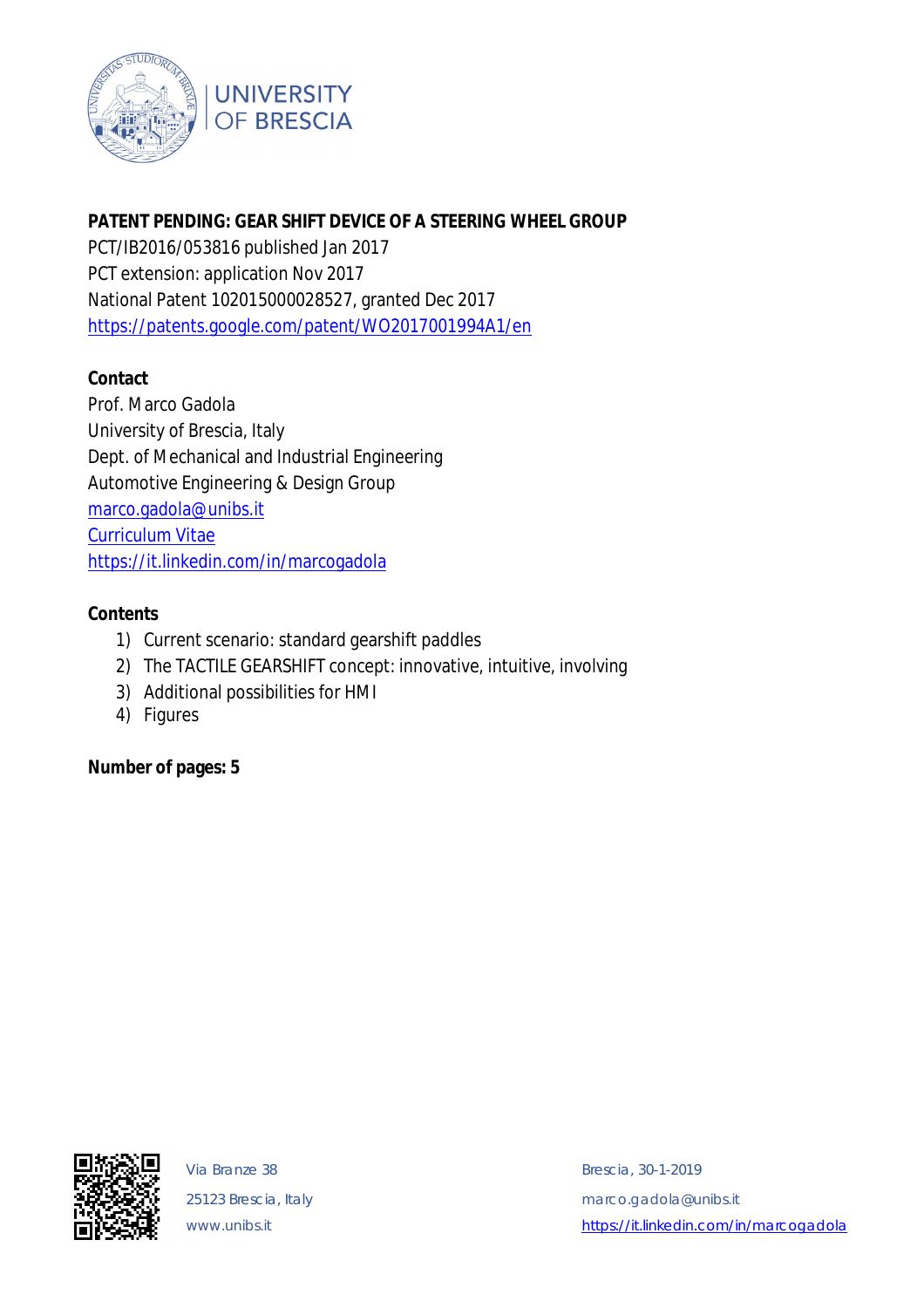

# **1) Current scenario: standard gearshift paddles**

Passenger cars equipped with an automatic gearbox often feature the so-called "paddle shifters", normally located ahead of the steering wheel. Such interface devices are based on a pair of simple monostable switches. Usually the left-hand side paddle performs a downshift to the lower gear, and the right-hand side paddle upshifts to the taller gear.

When in automatic mode, the driver can toggle one of the paddles with a fingertip to change gear manually and at the same time to select temporary manual gear shifting as an alternative mode.

The purpose of the manual mode is twofold: on one side it is aimed at overriding the automatic gear change logics whenever this is perceived as not satisfactory or not suitable for a peculiar driving situation; on the other side, manual gear changing by means of the paddles can offer a sporty and satisfactory driving experience, that is perceived as more involving because powertrain control is put back into the driver's hands – literally.

The automatic gearbox offers comfort and relaxed driving, however it often makes the driver feel "disconnected" from the car. On the contrary manual gear shifting by means of the paddles can restore the so-called "mechanical feeling" once upon a time experienced through the traditional gearstick lever. Driving enthusiasts in particular tend to consider manual shifting as a "pure" experience inspired by Formula 1 or Le Mans racing.

A typical down side is that driving a car equipped with a 7-, 8- or even 9-gear automatic gearbox in full manual mode on the open road requires commitment: it can be demanding or even stressful. For this reason such cars usually feature the temporary manual gearshift mode as well, to be activated for a while by pressing one of the paddle shifters -hence also changing gear- once. While this is a driver's deliberate action, the return back to automatic is managed by the gearbox logics as a function of vehicle motion -shifts are avoided while cornering or going down a steep descent for instance- and driver inputs. Usually the standard, fully automatic mode is restored after a few seconds of smooth driving (no sharp acceleration, braking or steering, no more manual shiftings, and so on).

Unfortunately the back-to-automatic, software-based transition is usually perceived as scarcely predictable and not intuitive, therefore originating an unpleasant perception of poor control. As a matter of fact quite a few patents focused on this transition strategy can be found, nevertheless press and internet often argue that the issue is yet unresolved. As a result the fully automatic mode is basically left active for the entire vehicle life while the temporary and full manual modes are very rarely used in real-life driving.

# **2) The TACTILE GEARSHIFT concept: innovative, intuitive, involving**

The so-called "Tactile gearshift" is a simple and effective idea aimed at overcoming this issue. It enables an innovative way to handle the transition between the fully automatic and temporary manual modes, even if the gearbox and interface hardware are basically unaltered. It has been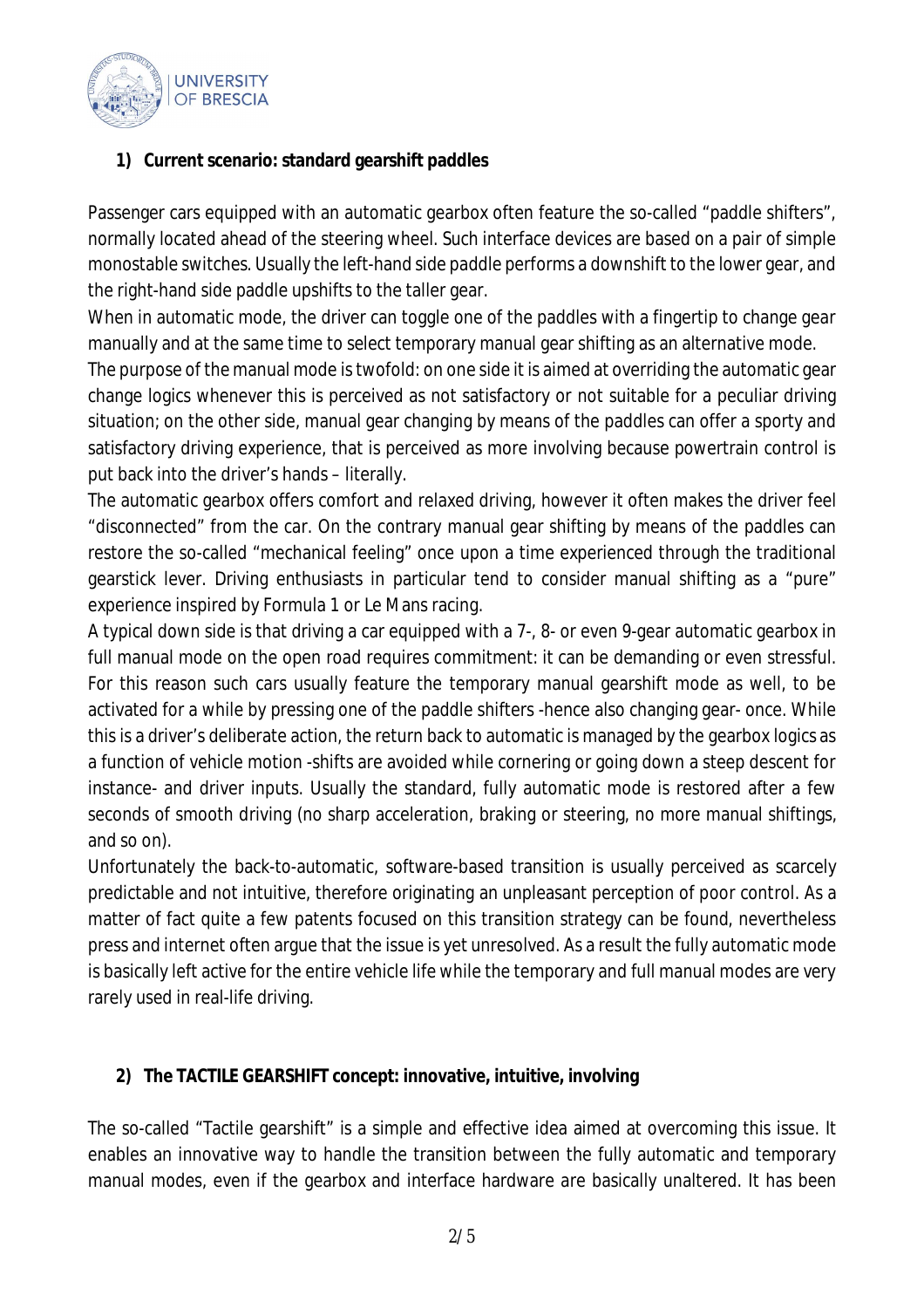

conceived for discerning users that appreciate involved driving, probably as owners of a sportscar or a sporty family car.

A touch-sensitive, capacitive surface is located on the gearshift paddles. Fingertip contact triggers an agile, transient changeover from automatic to manual, which does not require any gear shift to come into play. The manual mode is engaged as long as one of the fingertips is resting on a paddle. The auto mode is restored as soon as contact is released (through a suitable transition strategy of course).

The "Tactile gearshift" therefore can give birth to a smooth, "seamless" gearbox mode, enabling full control of the auto-manual transition and back, and restoring connection between driver and powertrain. The driver can control the gearbox directly and shift gear deliberately at any time without quitting the standard automatic mode: for example he can downshift gears as desired while braking into a tight corner, then let the gearbox perform the upshifts after the corner.

Tests carried out on our own professional driving simulator (a VI-grade unit) showed that interaction with the system is quite slick, intuitive and enjoyable.

# **3) Additional possibilities for HMI**

A smartphone-like vibration feedback can be adopted as a tactile or haptic response on the paddles. The touch surface could also be activated by means of double-tapping, flicking… etc one of the paddles with one or more fingertips. This can be used for various other purposes, thus opening a scenario of unprecedented interactions with the car without removing the hands from the steering wheel. Advantages for active safety and for the driving experience from the feel/feedback point of view can be easily provided, such as:

- "pre-selection" on a double-clutch gearbox
- transition to sport mode/boost
- start&stop control
- "sailing mode" control
- hybrid powertrain management
- ADAS
- …etc

The "touch" technology required under the form of a capacitive sensor is affordable and widely spread in various markets, mainly the ICT and automotive sectors.

A "force touch" proportional device could also be integrated in the paddles. This would open new scenarios where the gearshift action and velocity would perform according to the force applied by the driver, therefore recovering even more of the satisfactory feedback and control typical of oldstyle mechanical gearboxes with a clutch pedal and a lever stick.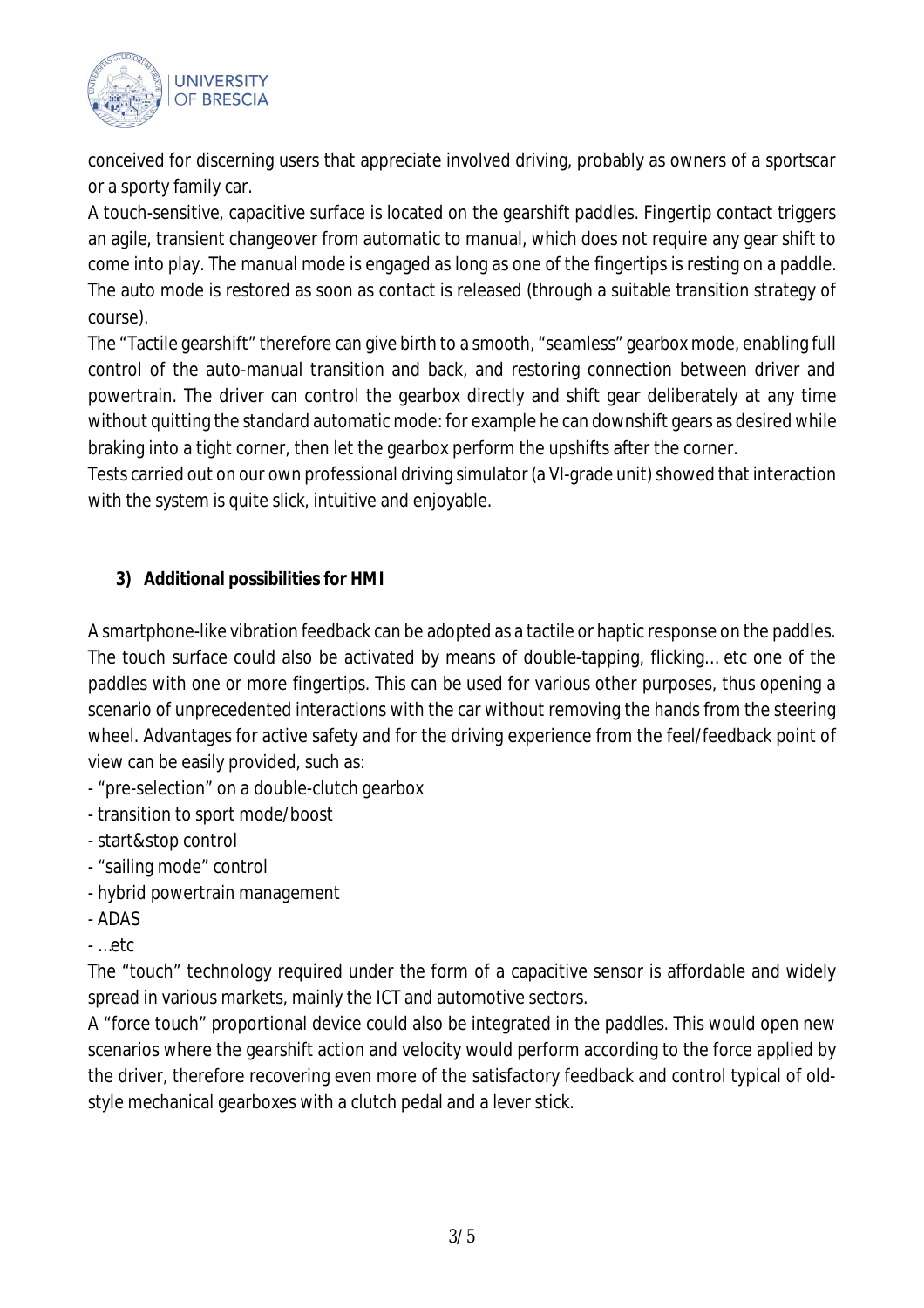

**4) Figures**



*Prototype paddle shifters with touch-sensitive surfaces for driving simulator*



*Haptic feedback through vibration*